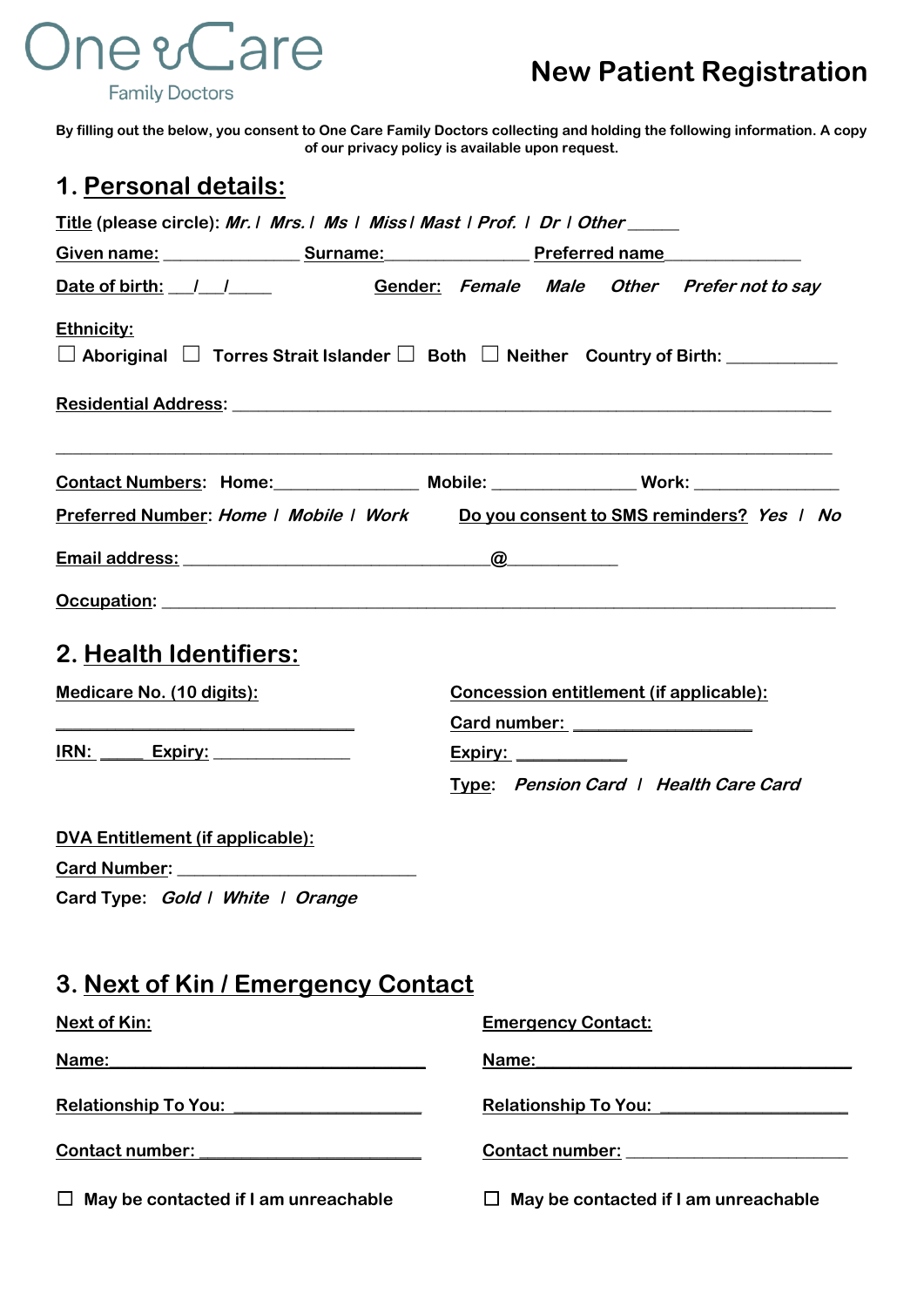# **One &Care Family Doctors**

## **New Patient Registration**

#### **4. Medical history:**

|                                                                    | Cardiovascular:                                                                                                                                                                 | Respiratory:                                                                          | Other:                                                                                                                                                      | <b>Neural:</b>                                                                |
|--------------------------------------------------------------------|---------------------------------------------------------------------------------------------------------------------------------------------------------------------------------|---------------------------------------------------------------------------------------|-------------------------------------------------------------------------------------------------------------------------------------------------------------|-------------------------------------------------------------------------------|
|                                                                    | <b>High blood pressure</b><br>Heart attack (+/-<br>coronary bypass /<br>stent)<br><b>Stroke / Transient</b><br>$\mathsf{L}$<br>ischaemic attack<br><b>High cholesterol</b><br>ப | Asthma<br>$\perp$<br><b>Chest / lung disease</b><br>Cardiopulmonary<br><b>Disease</b> | <b>Diabetes</b><br><b>Kidney disease</b><br><b>Blood disorder</b><br><b>Arthritis</b><br><b>Bowel polyps</b><br><b>Bladder control</b><br>Cancer (any type) | $\Box$ Epilepsy<br>Depression /<br>Ш<br>anxiety<br><b>Mental illness</b><br>П |
| $\bullet$                                                          | Do you have any allergies:                                                                                                                                                      |                                                                                       | Yes / No                                                                                                                                                    |                                                                               |
| $\bullet$                                                          | Do you have any adverse reactions to medicines /<br>other substances (such as latex/food)?                                                                                      |                                                                                       | Yes / No                                                                                                                                                    |                                                                               |
| Are you currently taking any prescribed<br>$\bullet$<br>medicines? |                                                                                                                                                                                 |                                                                                       | Yes / No                                                                                                                                                    |                                                                               |
| $\bullet$                                                          | Are you currently taking any other medicines<br>(including over the counter; vitamins / minerals:<br>supplements)?                                                              |                                                                                       | Yes / No                                                                                                                                                    |                                                                               |
| $\bullet$                                                          | Medical conditions (current or past)                                                                                                                                            |                                                                                       | Yes / No                                                                                                                                                    |                                                                               |
| $\bullet$                                                          | Medical procedures / surgeries (current or past)                                                                                                                                |                                                                                       | Yes / No                                                                                                                                                    |                                                                               |
| $\bullet$                                                          | <b>Immunisations</b>                                                                                                                                                            |                                                                                       | Yes / No                                                                                                                                                    |                                                                               |

#### **5. Family History:**

| <b>Relative</b>             | <b>Medical</b><br>condition/s?    | Details?                                                                                                                                                                                                                                                                                                          |                                                                                                                       |  | Cause and age of death (if<br>applicable): |  |
|-----------------------------|-----------------------------------|-------------------------------------------------------------------------------------------------------------------------------------------------------------------------------------------------------------------------------------------------------------------------------------------------------------------|-----------------------------------------------------------------------------------------------------------------------|--|--------------------------------------------|--|
| <b>Mother</b><br>$\bullet$  | Yes   No                          |                                                                                                                                                                                                                                                                                                                   |                                                                                                                       |  |                                            |  |
| <b>Father</b><br>$\bullet$  | Yes   No                          |                                                                                                                                                                                                                                                                                                                   |                                                                                                                       |  |                                            |  |
| <b>Brother</b><br>$\bullet$ | Yes   No                          |                                                                                                                                                                                                                                                                                                                   |                                                                                                                       |  |                                            |  |
| <b>Sister</b><br>$\bullet$  | Yes   No                          |                                                                                                                                                                                                                                                                                                                   |                                                                                                                       |  |                                            |  |
| <b>Other</b><br>$\bullet$   | Yes   No                          |                                                                                                                                                                                                                                                                                                                   | <u>and the state of the state of the state of the state of the state of the state of the state of the state of th</u> |  |                                            |  |
| 6. Social History:          |                                   |                                                                                                                                                                                                                                                                                                                   |                                                                                                                       |  |                                            |  |
| Tobacco:                    | <b>Non-Smoker</b><br>$\mathbf{1}$ | $\mathsf{or}$ and $\mathsf{or}$ are set of $\mathsf{or}$ and $\mathsf{or}$ are set of $\mathsf{or}$ and $\mathsf{or}$ are set of $\mathsf{or}$ and $\mathsf{or}$ are set of $\mathsf{or}$ and $\mathsf{or}$ are set of $\mathsf{or}$ and $\mathsf{or}$ and $\mathsf{or}$ are set of $\mathsf{or}$ a               |                                                                                                                       |  | per day / week or date cessed smoking      |  |
| Alcohol:                    | <b>Non-Drinker</b><br>$\perp$     | $\mathbf{or}$ and $\mathbf{or}$ and $\mathbf{or}$ and $\mathbf{or}$ and $\mathbf{or}$ and $\mathbf{or}$ and $\mathbf{or}$ and $\mathbf{or}$ and $\mathbf{or}$ and $\mathbf{or}$ and $\mathbf{or}$ and $\mathbf{or}$ and $\mathbf{or}$ and $\mathbf{or}$ and $\mathbf{or}$ and $\mathbf{or}$ and $\mathbf{or}$ and |                                                                                                                       |  | per day / week or date cessed drinking     |  |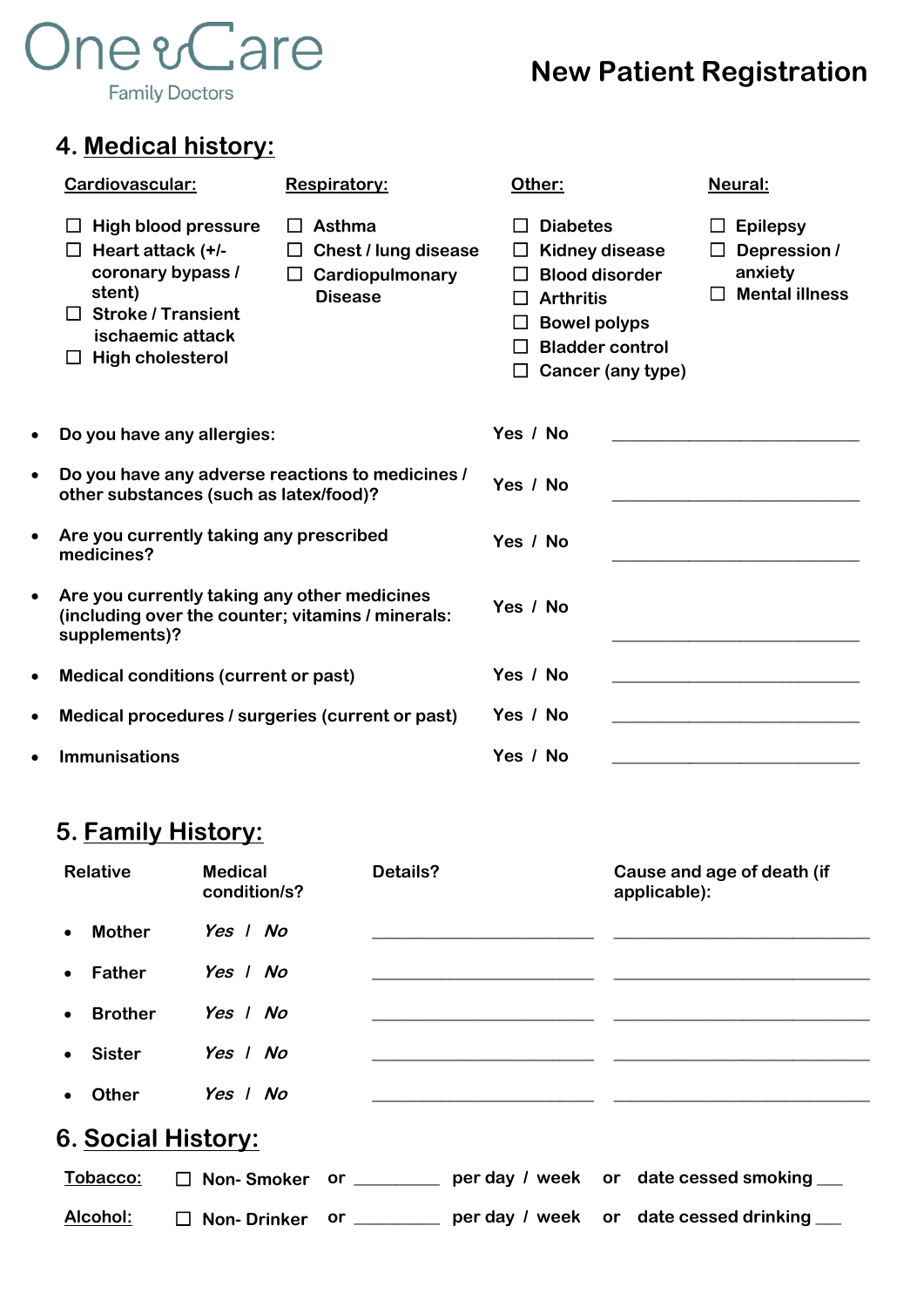### **New Patient Registration**



#### **7. Patient Consent:**

**We require your consent to collect personal information about you. Please read this information carefully and sign where indicated below.**

**This general practice collects information from you for the primary purpose of providing quality health care. We require you to provide us with your personal details and a full medical history so that we may properly assess, diagnose and treat illnesses and medical conditions, ensuring we are proactive in your health care. To enable ongoing care, and in keeping with the Privacy Act 1988 and Australian Privacy Principles, we wish to provide you with sufficient information on how your personal information may be used or disclosed and record your consent or restrictions to this consent.**

**Your personal information will only be used for the purposes for which it was collected or as otherwise permitted by law, and we respect your right to determine how your information is used or disclosed. The information we collect may be collected by a number of different methods and examples may include: medical test results, notes from consultations, Medicare details, data collected from observations and conversations with you, and details obtained from other health care providers (e.g. specialist correspondence).** 

**By signing below, you (as a patient/parent/guardian) are consenting to the collection of your personal information, and that it may be used or disclosed by the practice for the following purposes:**

- **Administrative purposes in the operation of our general practice.**
- **Billing purposes, including compliance with Medicare requirements.**
- **Follow-up reminder/recall notices for treatment and preventative healthcare, frequently issued by SMS.**
- **Disclosure to others involved in your health care, including treating doctors and specialists outside this medical practice. This may occur through referral to other doctors, or for medical tests and in the reports or results returned to us following the referrals.**
- **Accreditation and quality assurance activities to improve individual and community health care and practice management.**
- **For legal related disclosure as required by a court of law.**
- **For the purposes of research only where de-identified information is used.**
- **To allow medical students and staff to participate in medical training/teaching using only deidentified information.**
- **To comply with any legislative or regulatory requirements, e.g. notifiable diseases.**
- **For use when seeking treatment by other doctors in this practice. At all times we are required to ensure your details are treated with the utmost confidentiality. Your records are very important and we will take all steps necessary to ensure they remain confidential.**

**Please complete the form below if you understand and agree to the following statements in relation to our use, collection, privacy and disclosure of your patient information.**

| Patient name:<br><u> 1989 - Jan Samuel Barbara, margaret eta idazlea (h. 1982).</u>                |          |  | Signature:<br><u> 1980 - Jan Barnett, fransk politik (f. 1980)</u> |                                                                                                                                                                                                                                |  |  |
|----------------------------------------------------------------------------------------------------|----------|--|--------------------------------------------------------------------|--------------------------------------------------------------------------------------------------------------------------------------------------------------------------------------------------------------------------------|--|--|
| Date:<br>the control of the control of the control of the control of the control of the control of |          |  |                                                                    |                                                                                                                                                                                                                                |  |  |
| Name-If not patient signing:<br>Name-If not patient signing:                                       |          |  |                                                                    | Relationship to patient: Network and Selections and Selections and Selections and Selections and Selections and Selections and Selections and Selections and Selections and Selections and Selections and Selections and Selec |  |  |
| <b>OFFICE USE ONLY:</b>                                                                            |          |  |                                                                    |                                                                                                                                                                                                                                |  |  |
| Entered into B.P                                                                                   | Yes / No |  | Initials: <b>Alice 1999</b>                                        | Doctor: ________                                                                                                                                                                                                               |  |  |
| <b>Rechecked/Validated</b>                                                                         | Yes / No |  | Initials:                                                          |                                                                                                                                                                                                                                |  |  |